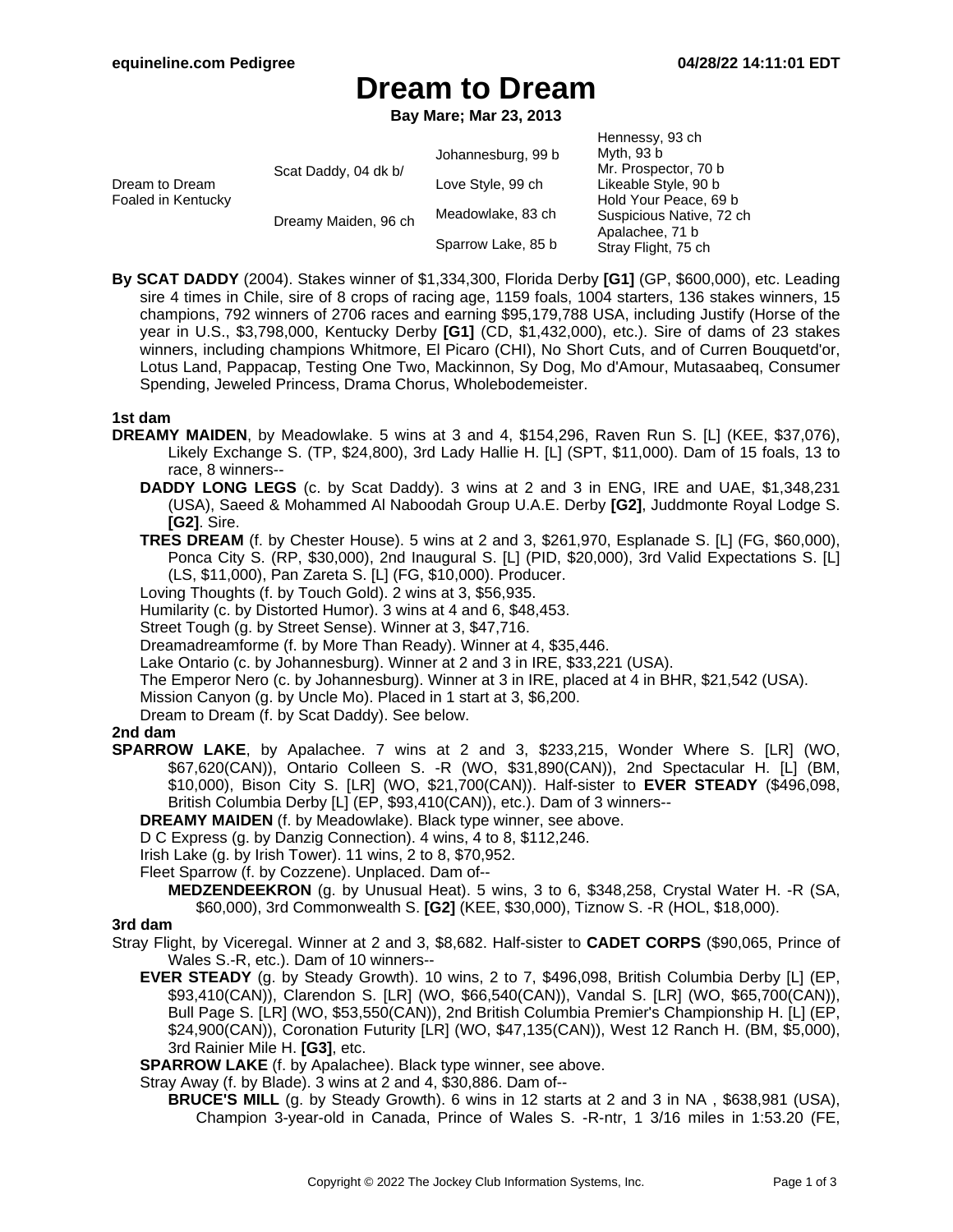### **Dream to Dream**

**Bay Mare; Mar 23, 2013**

\$87,296(CAN)), Heresy Breeders' Cup S. [L] (WO, \$63,192(CAN)), Plate Trial S. -R (WO, \$65,100(CAN)), 2nd Molson Export Million S. **[G2]**, Queen's Plate S. -R (WO, \$92,140(CAN)), etc.

Butterfield Eight (f. by Charlie Barley). Winner at 3 and 4, \$78,415. Dam of--

Jitterbug Jan (f. by Peaks and Valleys). 4 wins at 4 and 5, \$91,005. Dam of--

- **WARREN'S JITTERBUG** (f. by Affirmative). 4 wins at 3 and 5, \$355,994, Sandy Blue H. [L] (DMR, \$41,370), B. Thoughtful S. -R (BHP, \$71,250), 2nd California Breeders' Champion S. -R (SA, \$20,000), Solana Beach H. -R (DMR, \$20,000), 3rd CTT/TOC California Cup Matron S. -R (OTH, \$12,000), etc.
- Danish Dessert (f. by Regal Classic). Winner at 3, \$62,300. Dam of--
	- **Speedin Excess** (f. by In Excess (IRE)). 2 wins at 3, \$108,989, 2nd Barretts Debutante S. -R (FPX, \$21,969). Dam of--
		- **HUSTLE UP** (g. by Abstraction). 11 wins in 17 starts, 2 to 5, 2021, \$572,483, Mine That Bird Derby (SUN, \$60,000), Copper Top Futurity -R (SUN, \$81,453), Steve Prather S. -R (ZIA, \$87,000), Mountain Top New Mexico Bred Thoroughbred Futurity -R (RUI, \$61,344).
		- **ON THE LOW DOWN** (g. by Dome). 3 wins at 2, \$177,606, Copper Top Futurity -R (SUN, \$73,598), Mountain Top New Mexico Bred Thoroughbred Futurity -R (RUI, \$70,691), 2nd Rio Grande Senor Thoroughbred Futurity -R (RUI, \$27,079).
- Stratosphere (g. by Conquistador Cielo). 7 wins, 4 to 7, \$47,957.
- Mr. Jovial (c. by Al Hattab). 3 wins at 4 and 5, \$40,670.
- Roaming Enforcer (g. by Silver Deputy). 3 wins at 3, \$29,519.
- Pluralist (c. by Mount Hagen (FR)). Winner at 2, \$23,972.
- Demeanor (c. by Ascot Knight). 2 wins at 4, \$11,860.
- Stray Hawk (c. by Sham). Winner at 3.
- Ground School (c. by Sassafras (FR)). Placed at 3, \$11,352.
- Danish Alamode (f. by Regal Classic). Unplaced. Dam of--
	- **TEXCESS** (g. by In Excess (IRE)). 4 wins at 2 and 4, \$1,235,335, Boyd Gaming's Delta Jackpot S. [L] (DED, \$600,000), California Cup Classic H. -R (OSA, \$150,000), California Cup Juvenile S. -R (SA, \$75,000), 2nd Lone Star Park H. **[G3]** (LS, \$80,000), Tokyo City H. **[G3]** (SA, \$22,120), etc.
	- **Gimme the Willys** (f. by Walter Willy (IRE)). 14 wins, 2 to 6, \$326,090, 3rd Black Swan S. (FPX, \$6,000).
	- **Lt. Lorraine** (f. by In Excess (IRE)). Winner at 3 and 4, \$83,830, 3rd CTBA Marian S. -R (FPX, \$7,800). Dam of--
		- Alottalute (f. by Midnight Lute). Unraced. Dam of--
			- **STREET LUTE** (f. by Street Magician). 9 wins in 17 starts at 2 and 3, placed at 4, 2022, \$576,260, Smart Halo S. (LRL, \$60,000), Xtra Heat S. (LRL, \$60,000), Wide Country S. (LRL, \$60,000), Stormy Blues S. (PIM, \$60,000), Gin Talking S. (LRL, \$60,000), etc.
			- **Alottahope** (g. by Editorial). Winner in 4 starts at 2 and 3, 2022, \$90,860, 2nd Maryland Juvenile Championship S. -R (LRL, \$20,000).

### **4th dam**

- Barn Swallow, by Mongo. Placed at 3 and 4, \$3,162. Half-sister to **FAVORABLE TURN** (\$217,859, Seminole H., etc.), **Pollution** (\$119,094, 3rd Lawrence Realization S.). Dam of 7 winners, including--
	- **CADET CORPS** (c. by Irish Stronghold). 6 wins, 3 to 6, \$90,065, Prince of Wales S.-R, 2nd Invitational H.-R.

Stray Flight (f. by Viceregal). See above.

Cornish Bird (f. by Cornish Prince). 4 wins at 2 and 3, \$17,546.

RACE RECORD for Dream to Dream: At 2, unraced; at 3, unplaced. Earned \$5,325.

#### PRODUCE RECORD for Dream to Dream:

- 2018 Marquee Dreams, f. by Frosted. Unraced.
- 2019 Dreamworker, f. by Animal Kingdom. Winner in 4 starts at 2 and 3, 2022, \$51,426.
- 2020 Dream Warrior, f. by Will Take Charge. Unraced.
- 2021 Unnamed, c. by Twirling Candy.